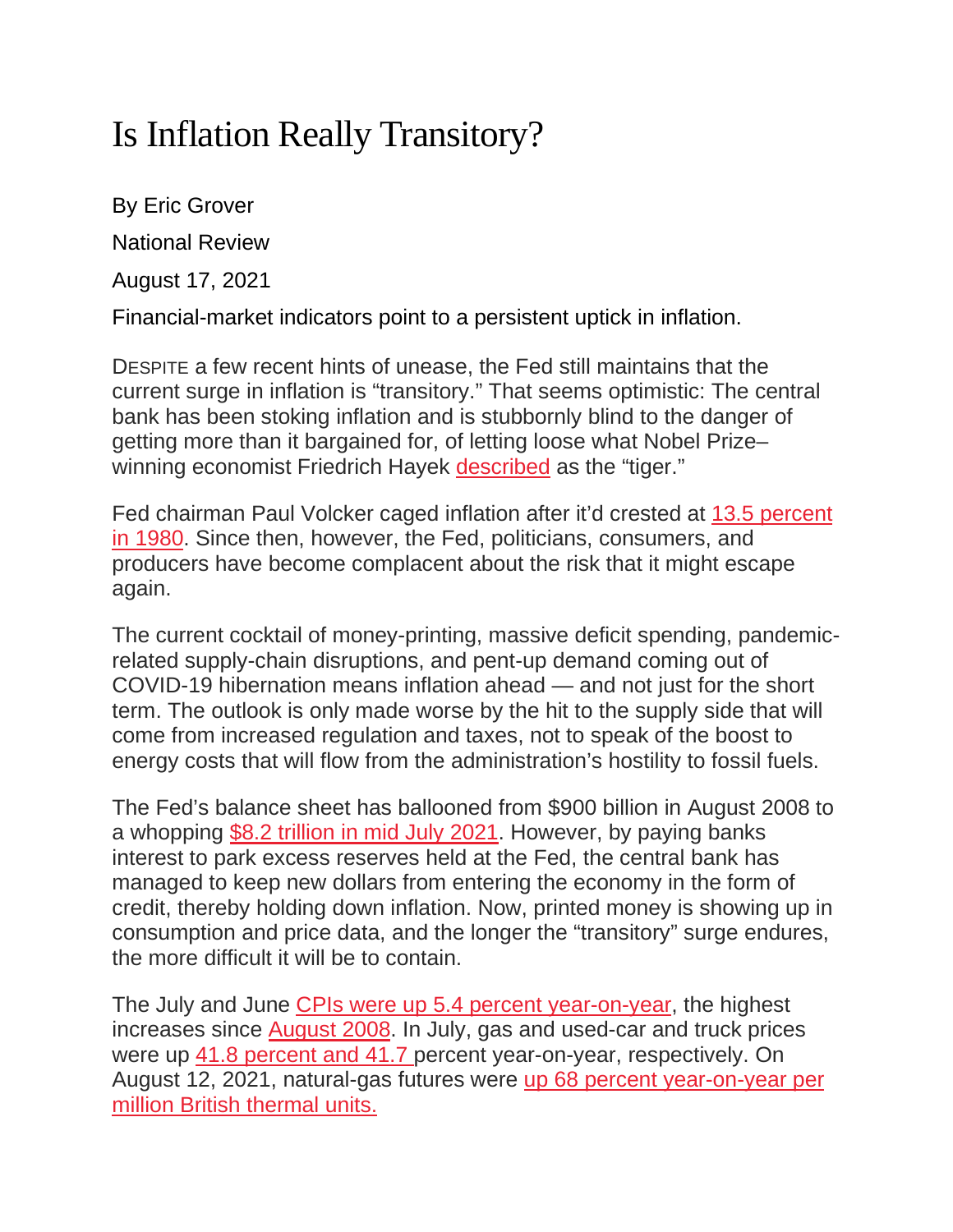Asset bubbles are building.

The Schiller [price-to-earnings](https://www.multpl.com/shiller-pe) multiple of some 37x is at the highest level in a century except for the dot-com bubble. In June the median existing-home price was up 23 percent [year-on-year.](https://www.nar.realtor/newsroom/existing-home-sales-expand-1-4-in-june)

In May, Fed governors Lael Brainard and Christopher Waller downplayed inflation as "a [transitory](https://www.ft.com/content/98c211f4-f097-4ee6-b9da-593422b6a539) surge" and ["temporary,"](https://www.wsj.com/articles/feds-waller-says-inflation-jump-likely-temporary-urges-patience-11620925660) respectively. Treasury Secretary Janet Yellen, former Fed chairwoman, suffers the same groupthink. She declared, "I don't think there's going to be an [inflationary](https://www.reuters.com/world/us/treasurys-yellen-interest-rates-may-need-rise-modestly-2021-05-04/) [problem.](https://www.reuters.com/world/us/treasurys-yellen-interest-rates-may-need-rise-modestly-2021-05-04/) But if there is, the Fed will be counted on to address them." In June, she allowed that inflation might remain at 3 percent through 2021 but would be "transitory." In an August 5 talk on digital [currencies,](https://www.aei.org/events/should-the-fed-launch-a-digital-currency-a-speech-by-federal-reserve-governor-christopher-waller/) Fed governor Waller characterized inflation as "somewhat transitory."

In his July 14 [semiannual](https://www.federalreserve.gov/newsevents/testimony/powell20210714a.htm) monetary policy report to the House Financial Services Committee, Fed chairman Jerome Powell insisted that elevated inflation was temporary. Pressed, Powell said recent price hikes will fade and that any tapering of the Fed's \$120 billion in monthly bond [purchases](https://www.reuters.com/business/finance/higher-inflation-virus-risks-follow-feds-powell-congress-2021-07-14/) was "still a [ways](https://www.reuters.com/business/finance/higher-inflation-virus-risks-follow-feds-powell-congress-2021-07-14/) off." In his July 28 press [conference,](https://www.federalreserve.gov/mediacenter/files/FOMCpresconf20210728.pdf) Powell attributed pricing pressure, i.e. inflation, to supply bottlenecks and insisted as "transitory supply effects abate," that inflation would drop to 2 percent.

In the Yellen and Powell reigns there hasn't been a single dissenting vote on monetary policy. In uncharted monetary waters in July, members of the Federal Open Market Committee, which takes monetary-policyimplementation decisions, yet again took refuge in voting unanimously.

The Fed's July 28 [statement](https://www.federalreserve.gov/monetarypolicy/files/monetary20210728a1.pdf) displays a kind of monetary cognitive dissonance. It seeks to reassure markets, the Biden administration, and Congress that it's on the inflation ball, while promising to maintain the gusher of easy money for the foreseeable future. The central bank plans to keep its target benchmark interest rate range of 0 to 25 basis points, to continue buying \$80 billion of Treasuries and \$40 billion of mortgagebacked securities monthly, and to maintain the interest rate it pays on excess reserves that banks hold at the Fed at a paltry 15 basis points. It said it is currently aiming "to achieve inflation moderately above 2 percent for some time" to catch up for the previous period in which inflation had been below the then-hallowed 2 percent target, and that the Fed "expects to maintain an accommodative" monetary stance.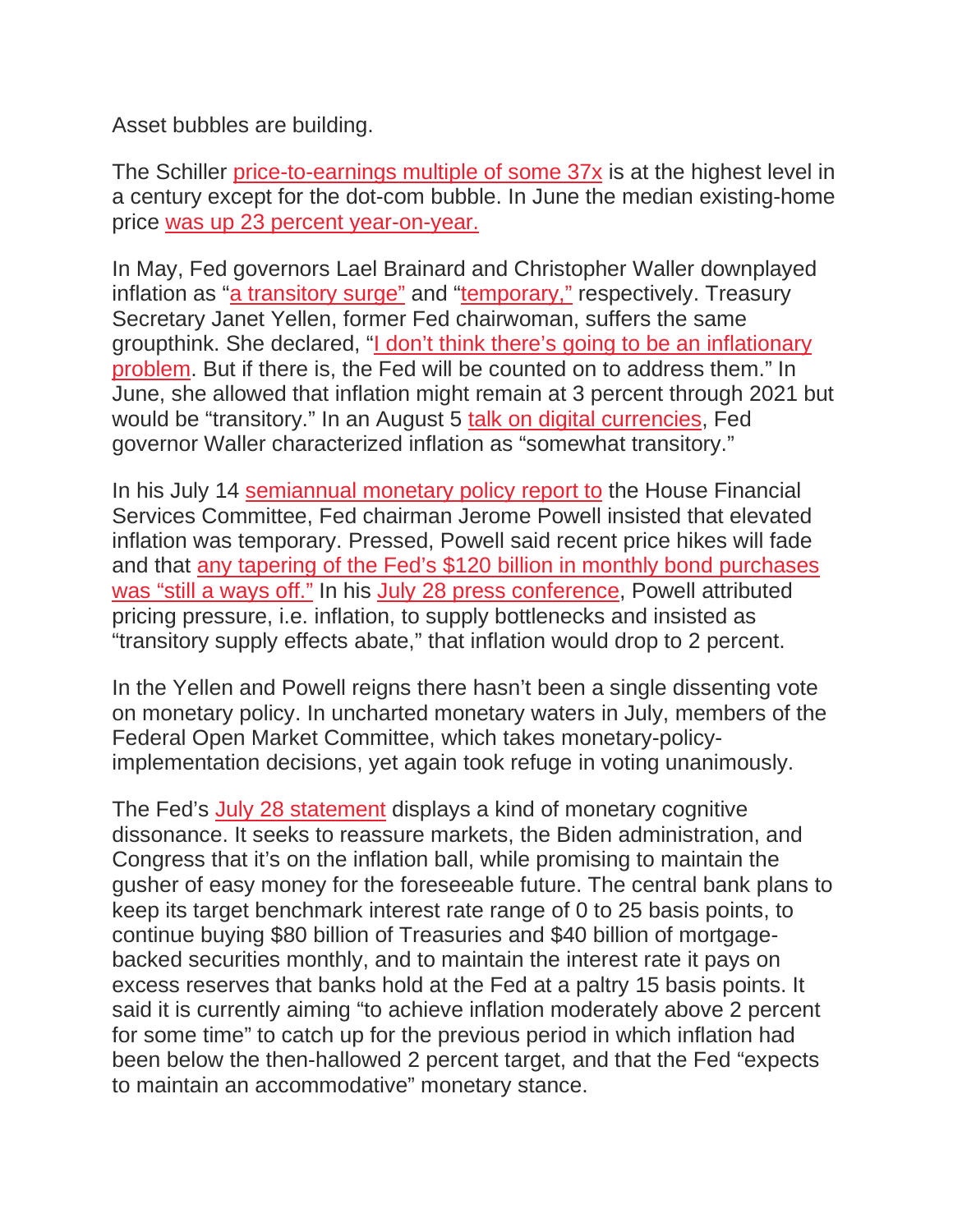Interest rates are the economy's most important price, the price of future versus present investment and consumption. Real benchmark interest rates are negative. You don't have to be an economist to understand that that's nuts.

The Fed has the tools and a statutory mandate to pursue "stable" prices. But since 2012 on its own prerogative, it has targeted 2 percent inflation. In 2020, as alluded to above, the Fed, again on its own prerogative, upped the ante, adopting an inflation-averaging policy, meaning it would permit and indeed encourage higher inflation to catch up for past inflation deemed too low.

Inflation doesn't have to be Venezuelan or Zimbabwean hyperinflation to be destructive. It's a tax diminishing the value of dollars earned and saved, and it increases the effective income- and capital-gains tax rates. It can cause systemic malinvestment, and it transfers wealth from creditors to debtors — the biggest of which is Uncle Sam. While the observation may not be fashionable in Washington, gentle deflation would benefit many consumers and businesses. Joe and Sally Sixpack would welcome a kilowatt-hour, crown, college tuition, and gas that cost a bit less next year, assuming — an important caveat — that this was not accompanied by falls in nominal income.

The Fed's signal that it may raise its benchmark rate modestly by the end of 2023 is really a promise of continued easy money. The commitment to stay the course buying Treasuries and mortgage-backed securities and Chairman Powell's comment that inflation will run "above our objective for a few months" before falling underscored the fact that the central bank remains in denial about inflation.

For the Fed to believe that it can and should use creative monetary policy to manage the macro-economy is a remarkable display of hubris. While the Fed has cultivated and enjoys a stellar reputation on both sides of the political aisle and with much of the public, its track record since its 1913 creation has been less than stellar. The dollar has lost 96 [percent](https://www.officialdata.org/us/inflation/2021?endYear=1913&amount=1) of its value, and the U.S. has suffered multiple financial and economic crises.

On June 22, Chairman Powell [assured](https://www.cnbc.com/2021/06/22/feds-powell-very-very-unlikely-the-us-will-see-1970s-style-inflation.html) the House Select Subcommittee on the Coronavirus that double-digit inflation was "very, very unlikely." Not however, if the Fed doesn't act decisively. Time for Volcker 2.0.